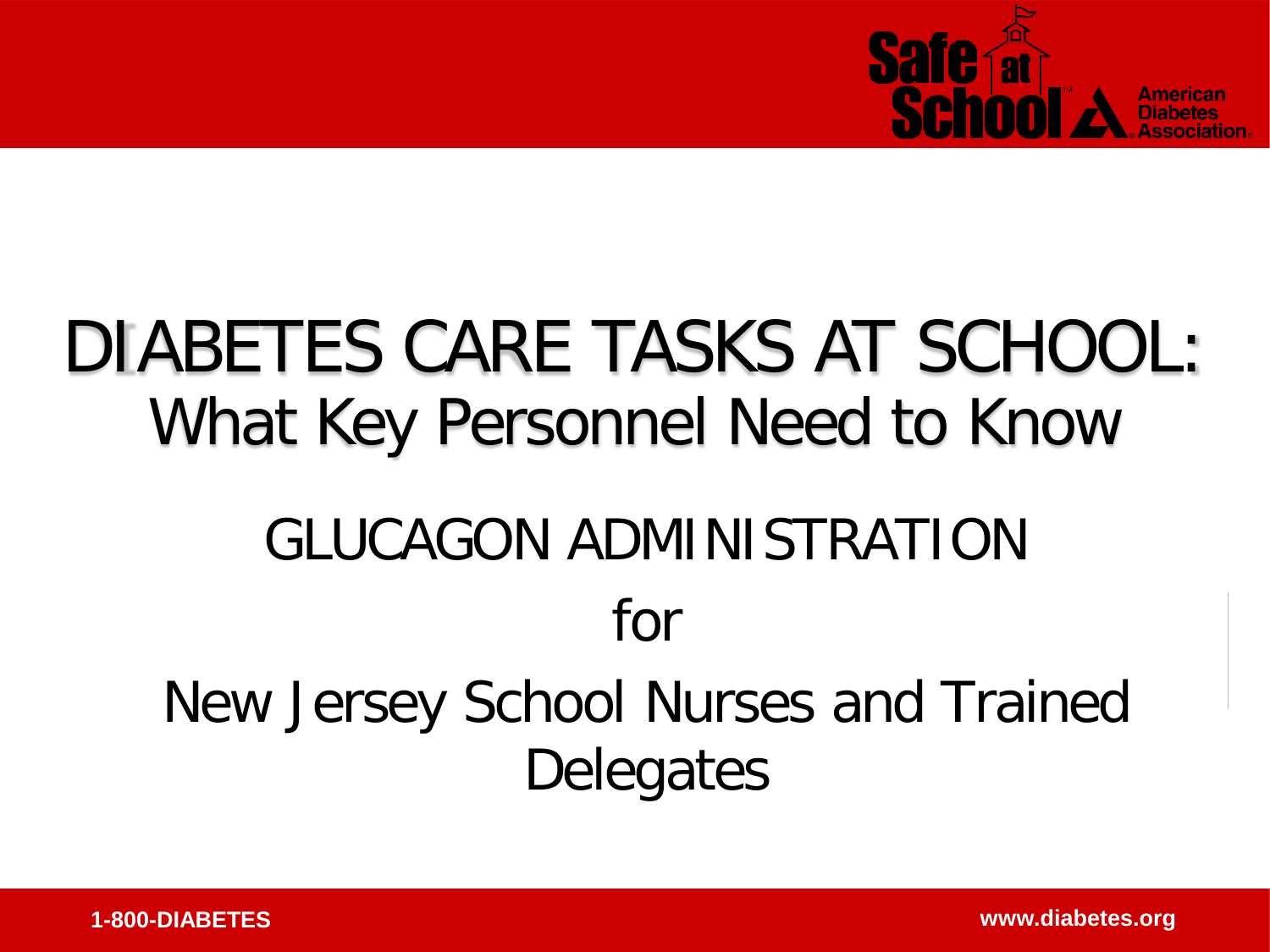

#### **Diabetes Care Tasks at School**

- This presentation has been adapted from the school training modules: Diabetes Care Tasks at School: What Key Personnel Need to Know
- It has been modified by the New Jersey Department of Education to reflect the requirements of New Jersey laws and regulations.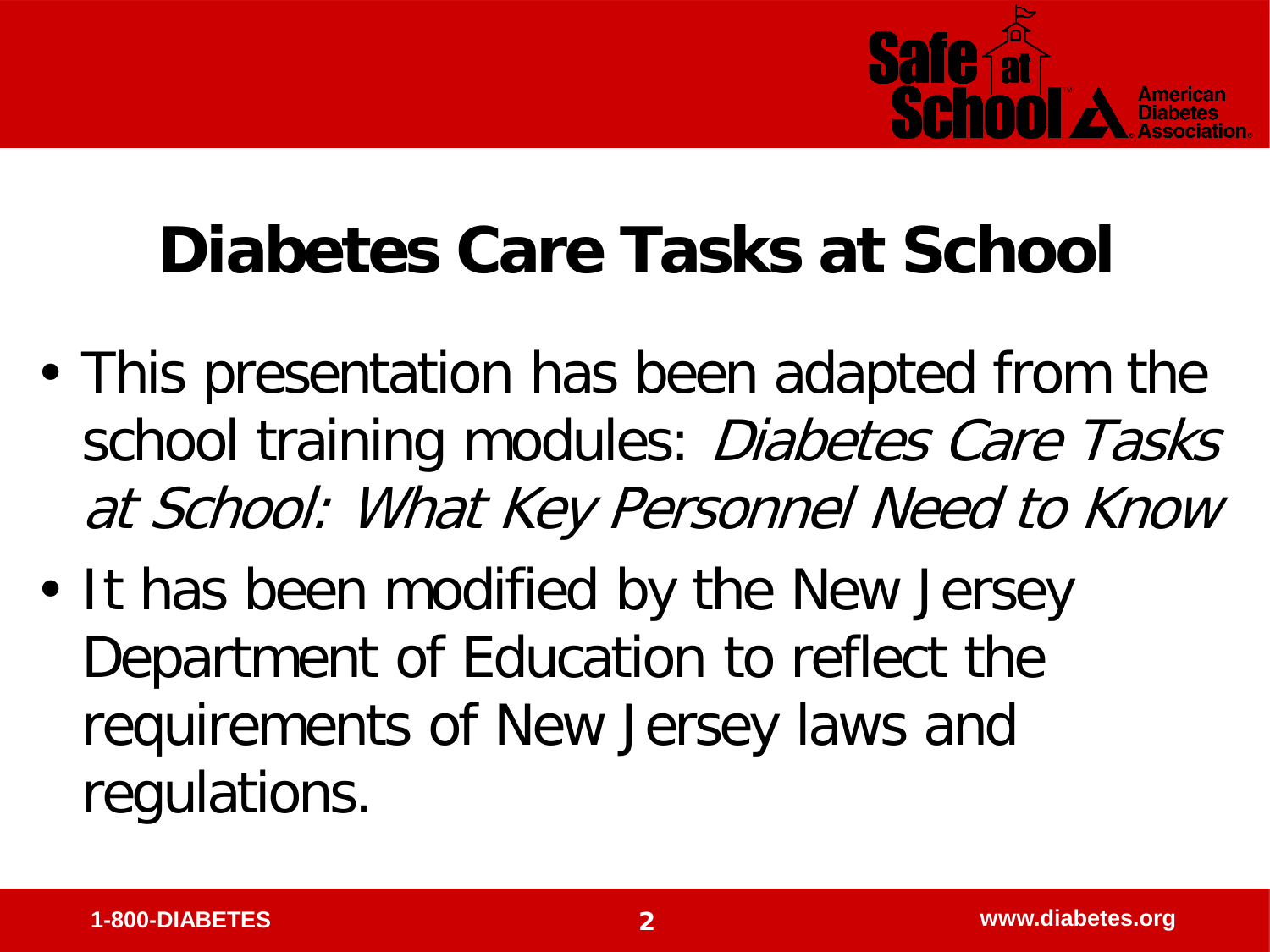

#### **Goal: Optimal Student Health and Learning**



Timely glucagon administration, when indicated, is a vital piece of a comprehensive plan.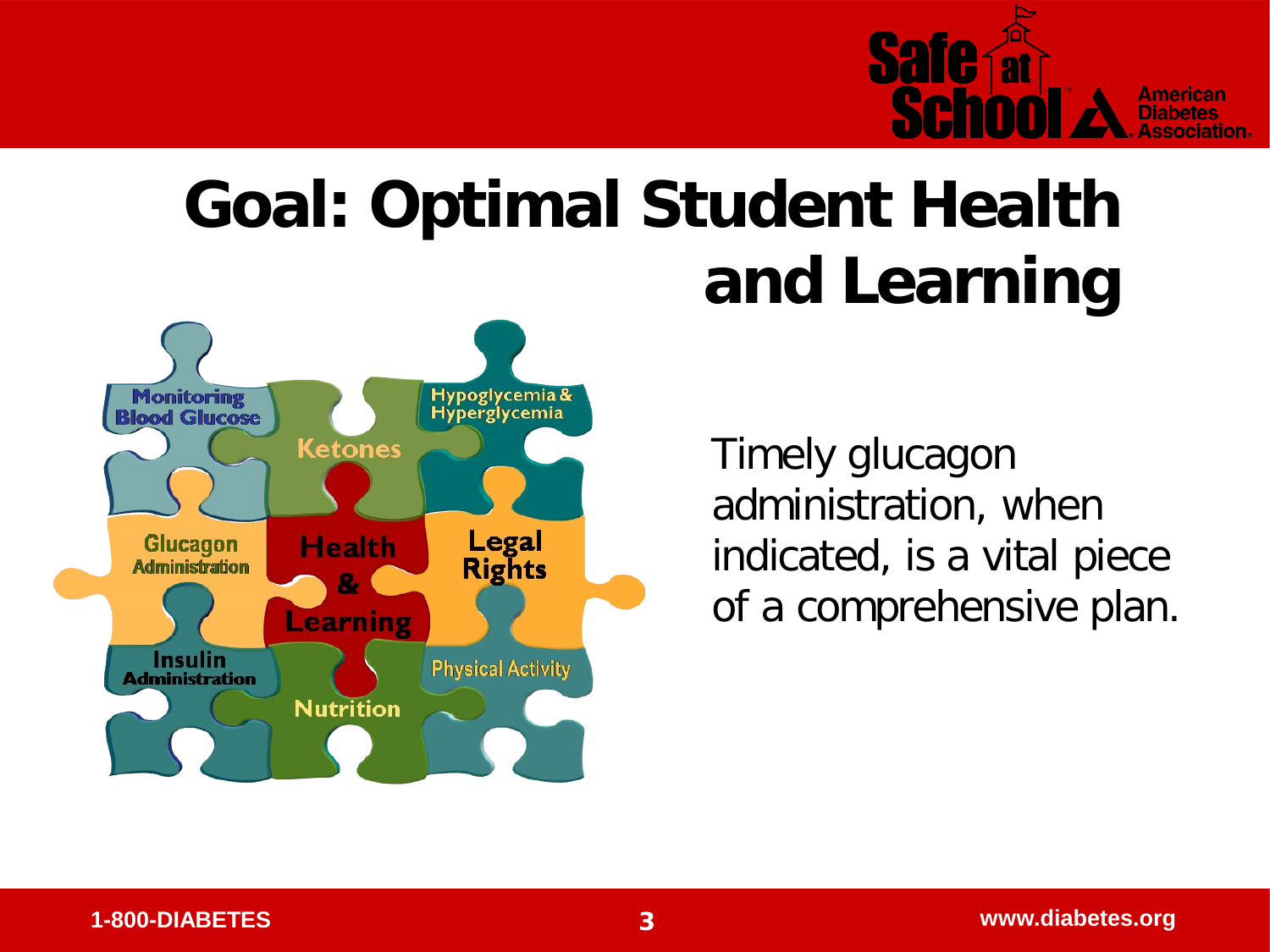

## **N.J.S.A. 18A:40-12.11-21**

- Requires IHP/IEHP
- Requires school nurse to coordinate care
- Requires school nurse to train all appropriate school personnel about diabetes
- Authorizes a "trained delegate" for glucagon administration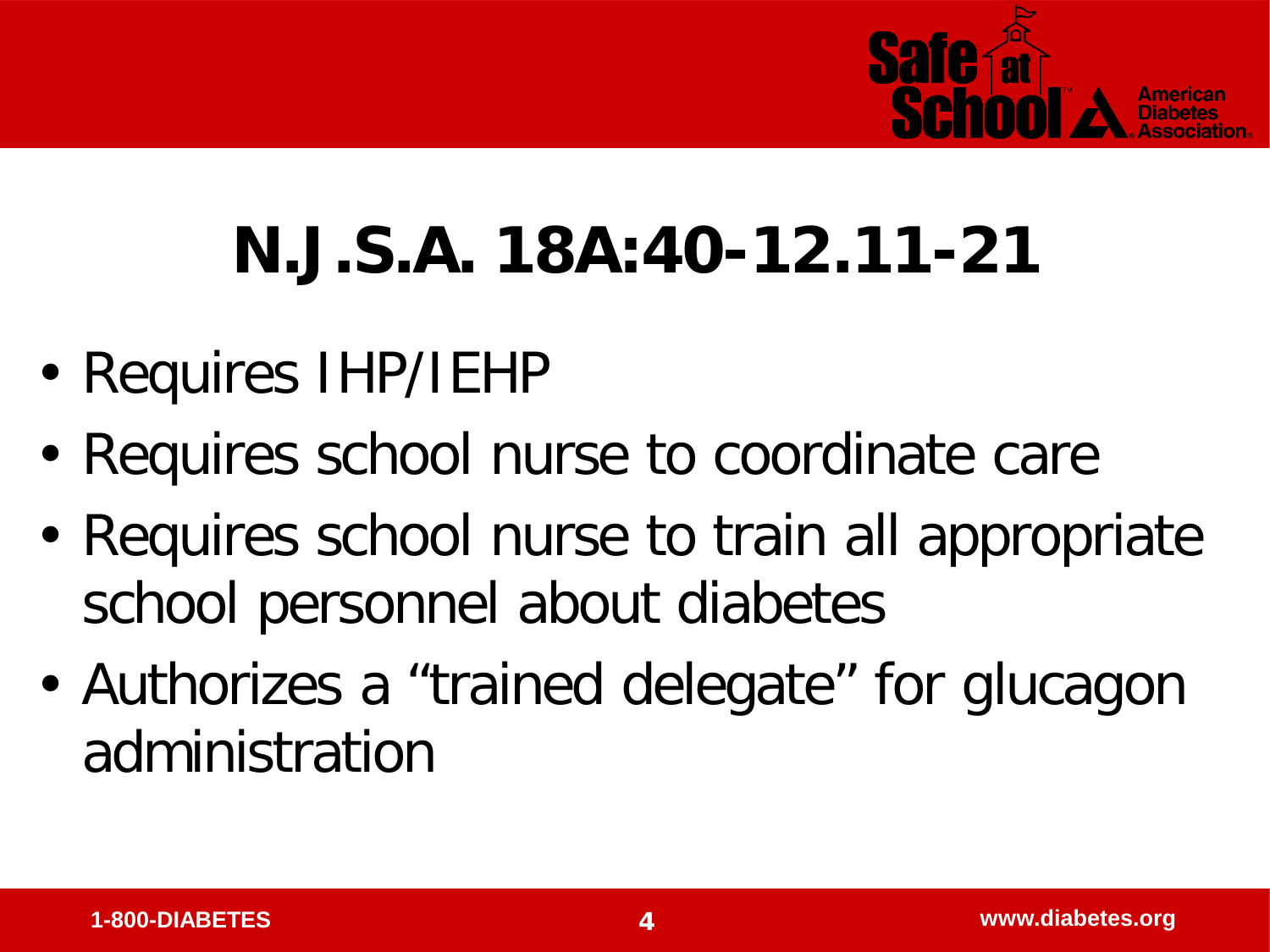

#### **Training Questions**

- What is glucagon?
- How should glucagon be stored?
- When is glucagon used?
- How is glucagon administered?
- What should I do after I administer the glucagon?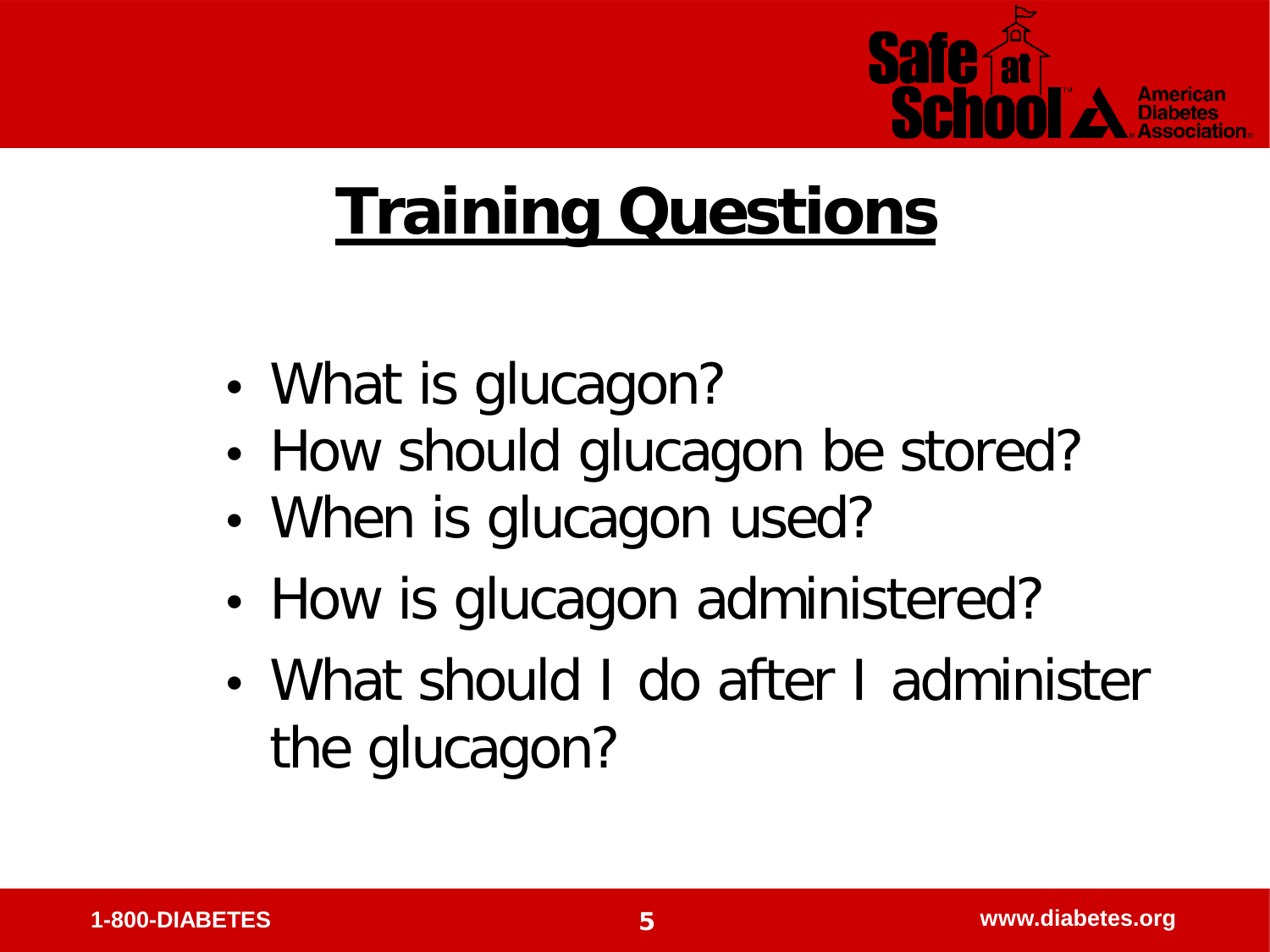

### **What Is Glucagon?**

- Naturally-occurring hormone made in the pancreas
- Raises blood glucose level by stimulating the liver to release stored glucose
- Used to treat severe hypoglycemia/low blood sugar
- Is life-saving, cannot overdose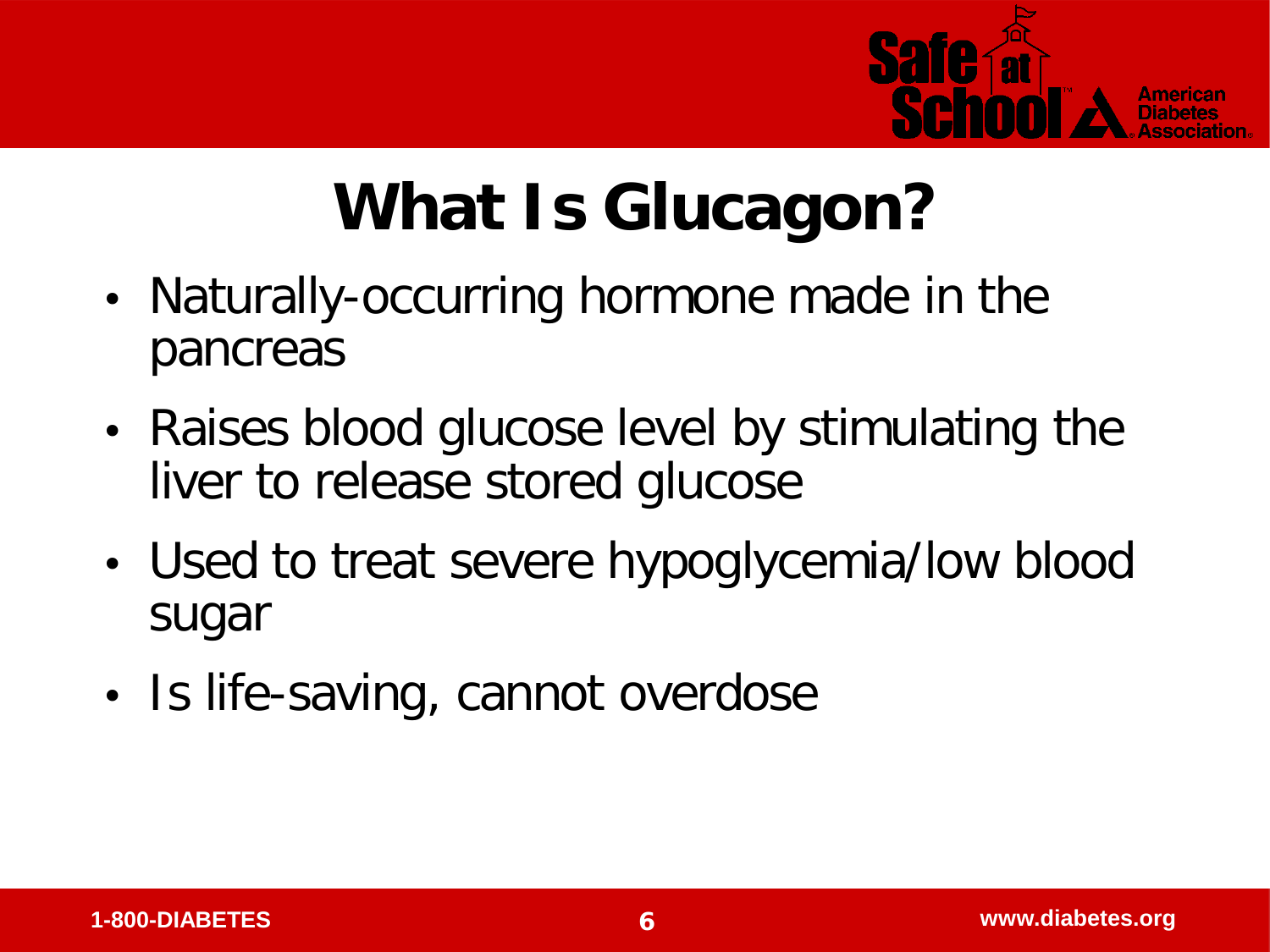

#### **Glucagon or GlucaGen Kit Storage**





- **Locations should be included in student's IHP/IEHP**
- **Store at room temperature**
- **Monitor expiration date**
- **After mixing, dispose of any unused portion within one hour**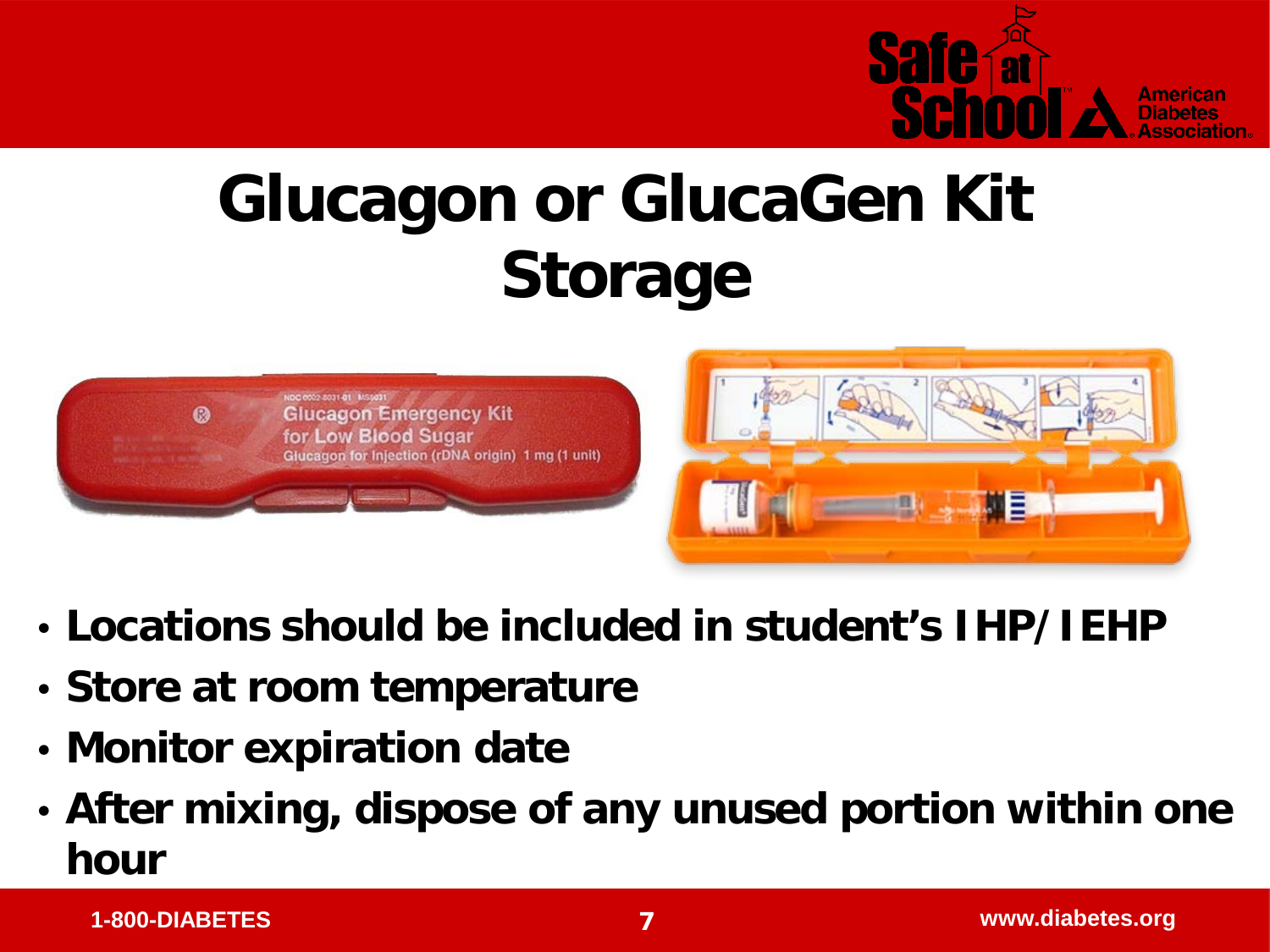

### **Emergency Kit Contents:**

#### 1 mg of freeze-dried glucagon (Vial) 1 ml of water for reconstitution (Syringe)



#### Combine immediately before use

**1-800-DIABETES 8 www.diabetes.org**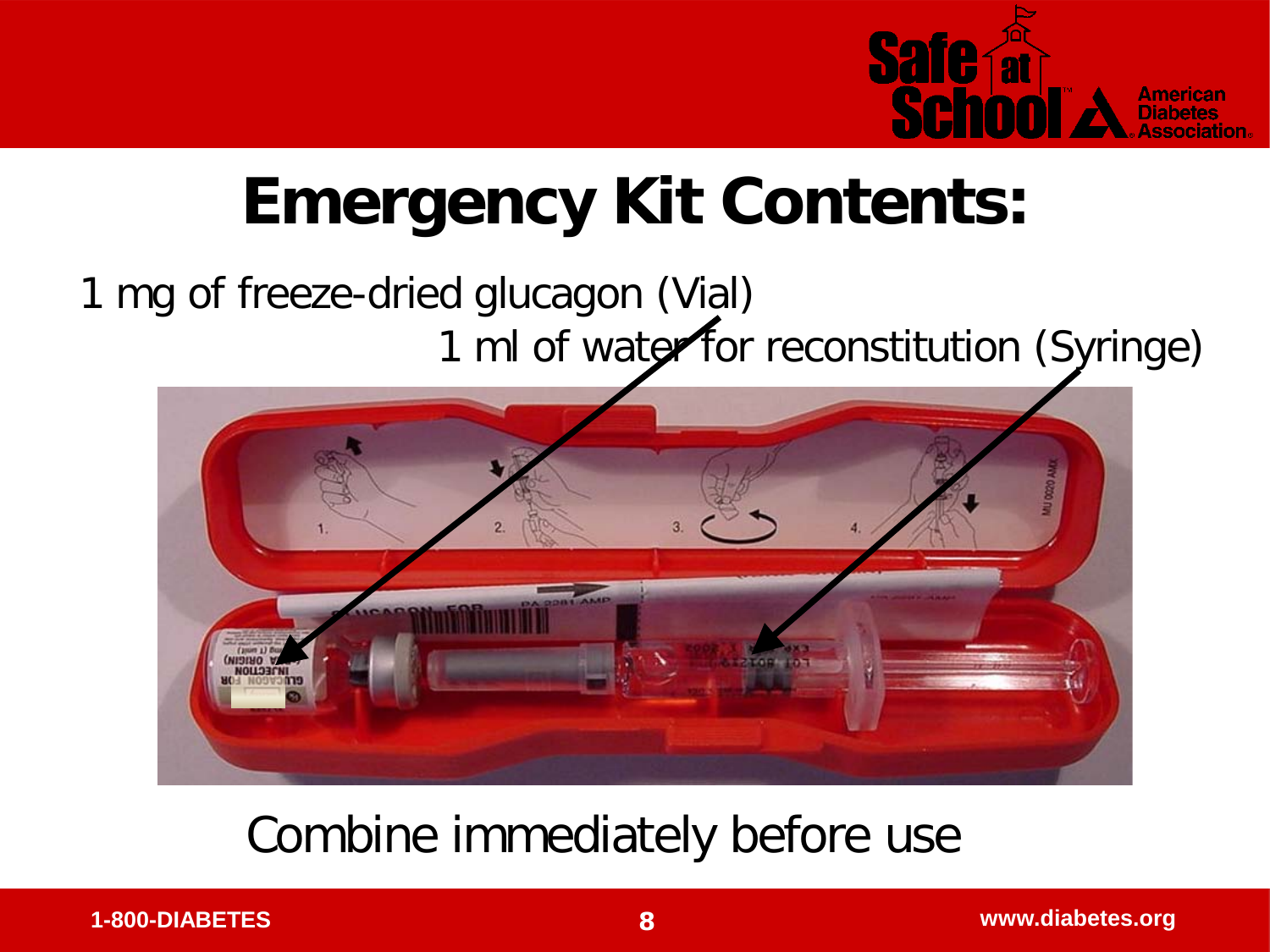

#### **When to Give Glucagon/Glucagen**

If a student with diabetes exhibits:

- **Unconsciousness, unresponsiveness**
- **Convulsions (seizures)**
- **Inability to safely eat or drink**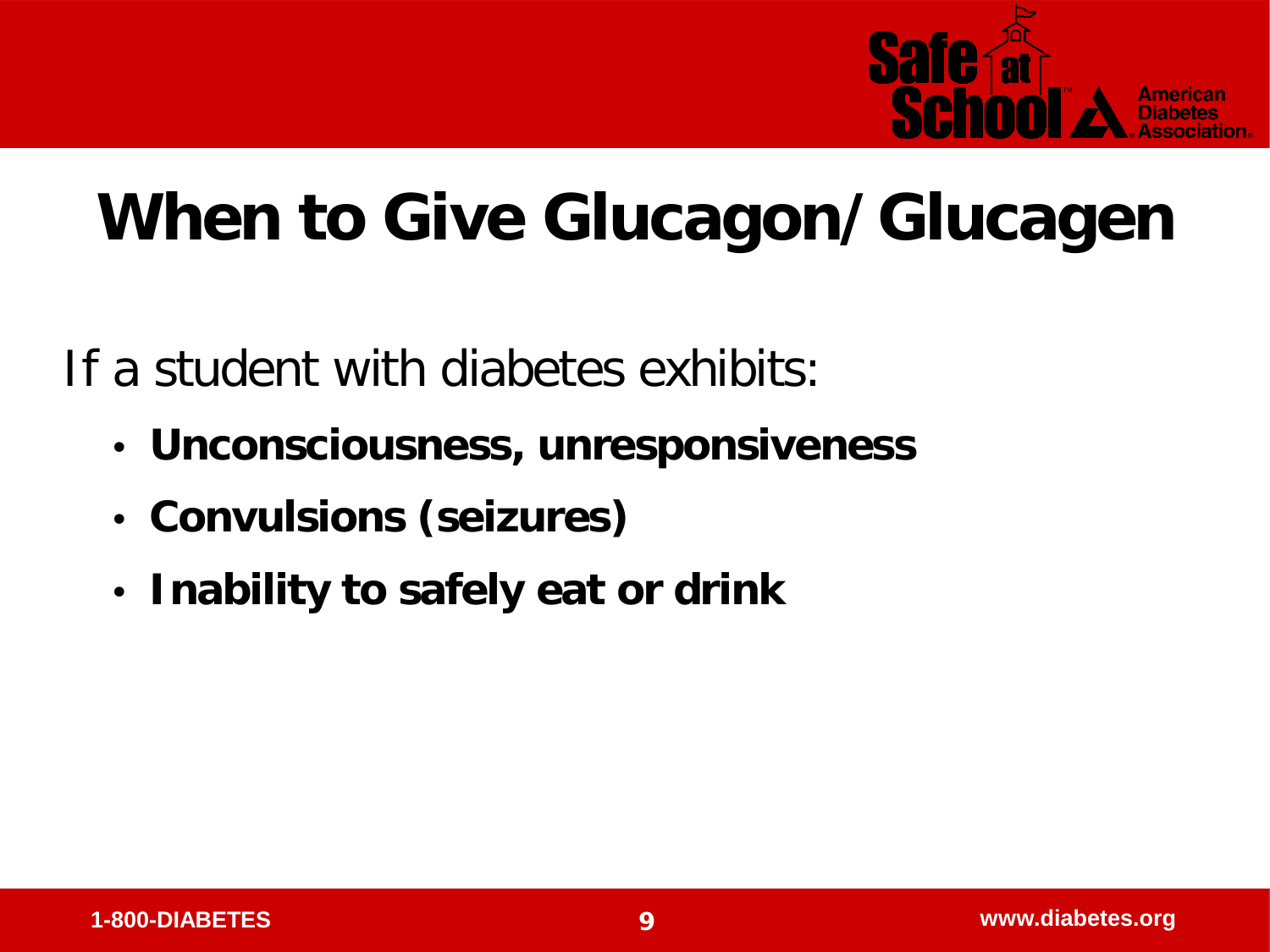

#### **Procedure: Act Immediately**

The school nurse or trained delegate will:

- 1. Assess: airway, breathing, circulation, and symptoms
- 2. Administer glucagon in accordance with the student's IHP/IEHP
- 3. Position student safely on his side and monitor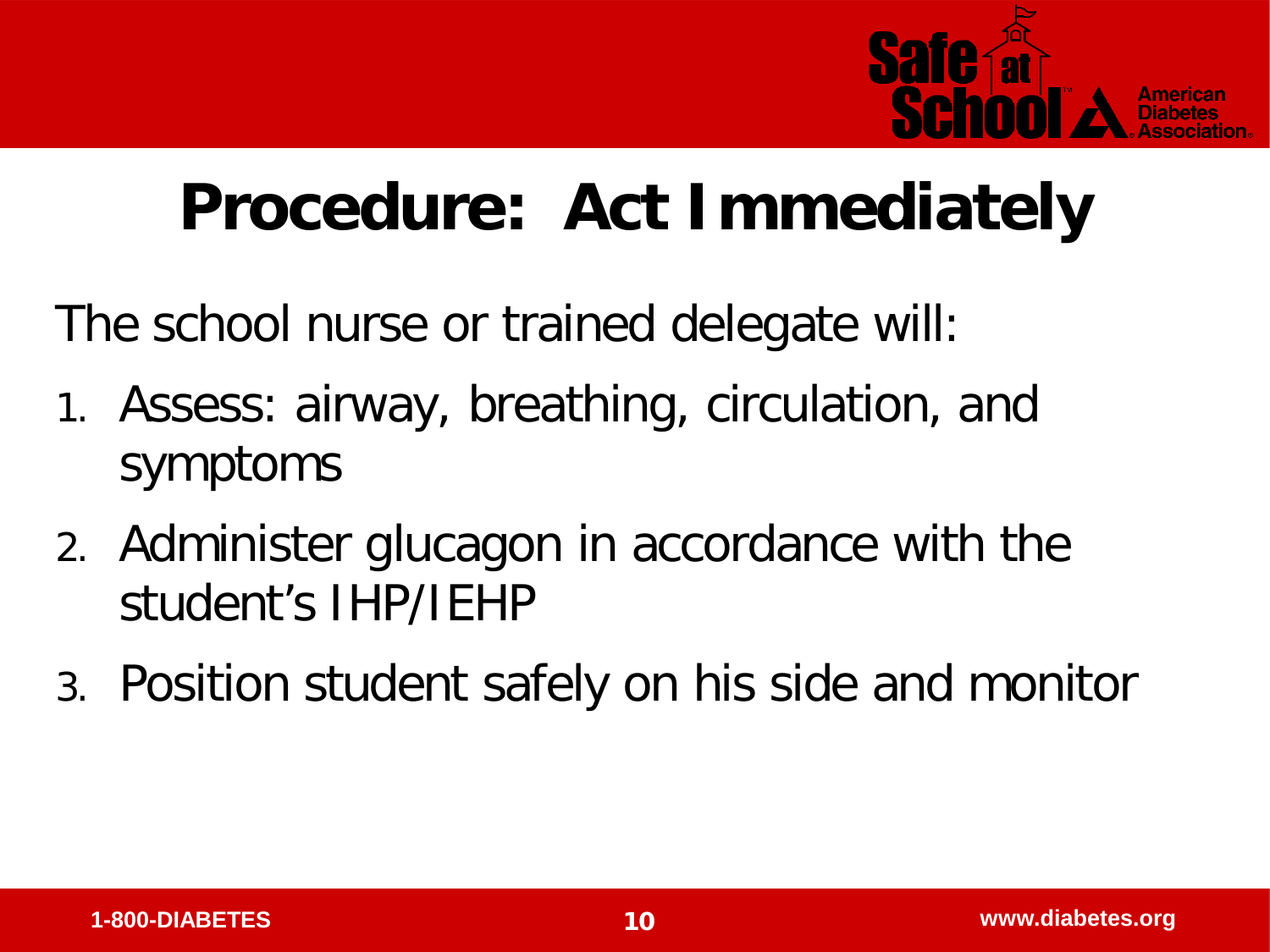

### **Procedure: Act Immediately**

- If the responder is alone, call 911 as part of steps 1-3 and then call for assistance from other school personnel.
- If others are immediately available, have them call 911 and contact the parents/guardians while the responder attends to the student.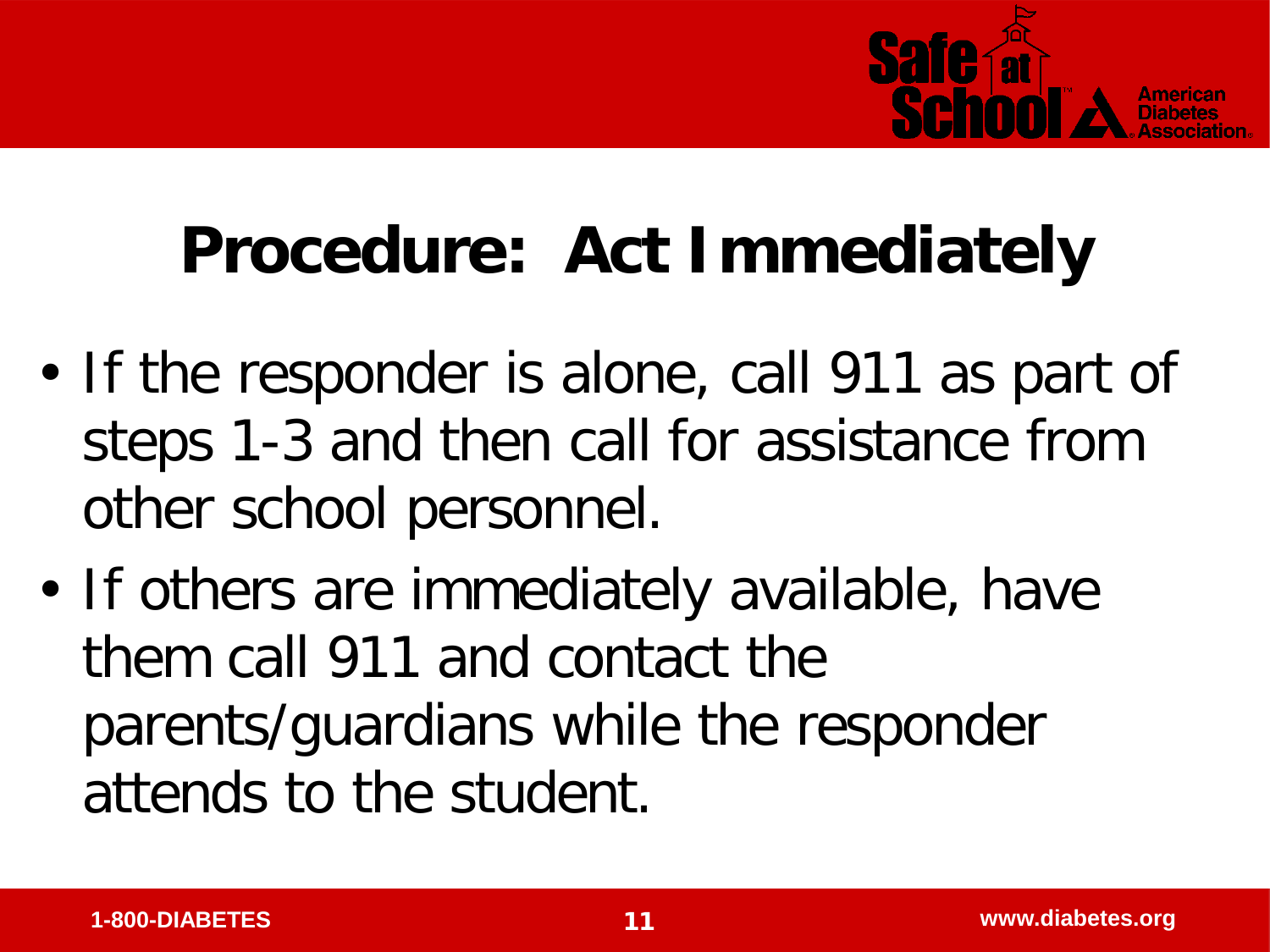

#### **Preparation of Glucagon**

- 1. Remove flip-off seal from the glass vial containing dry powder.
- 2. Remove needle protector from syringe.
- 3. Put on gloves, if available.

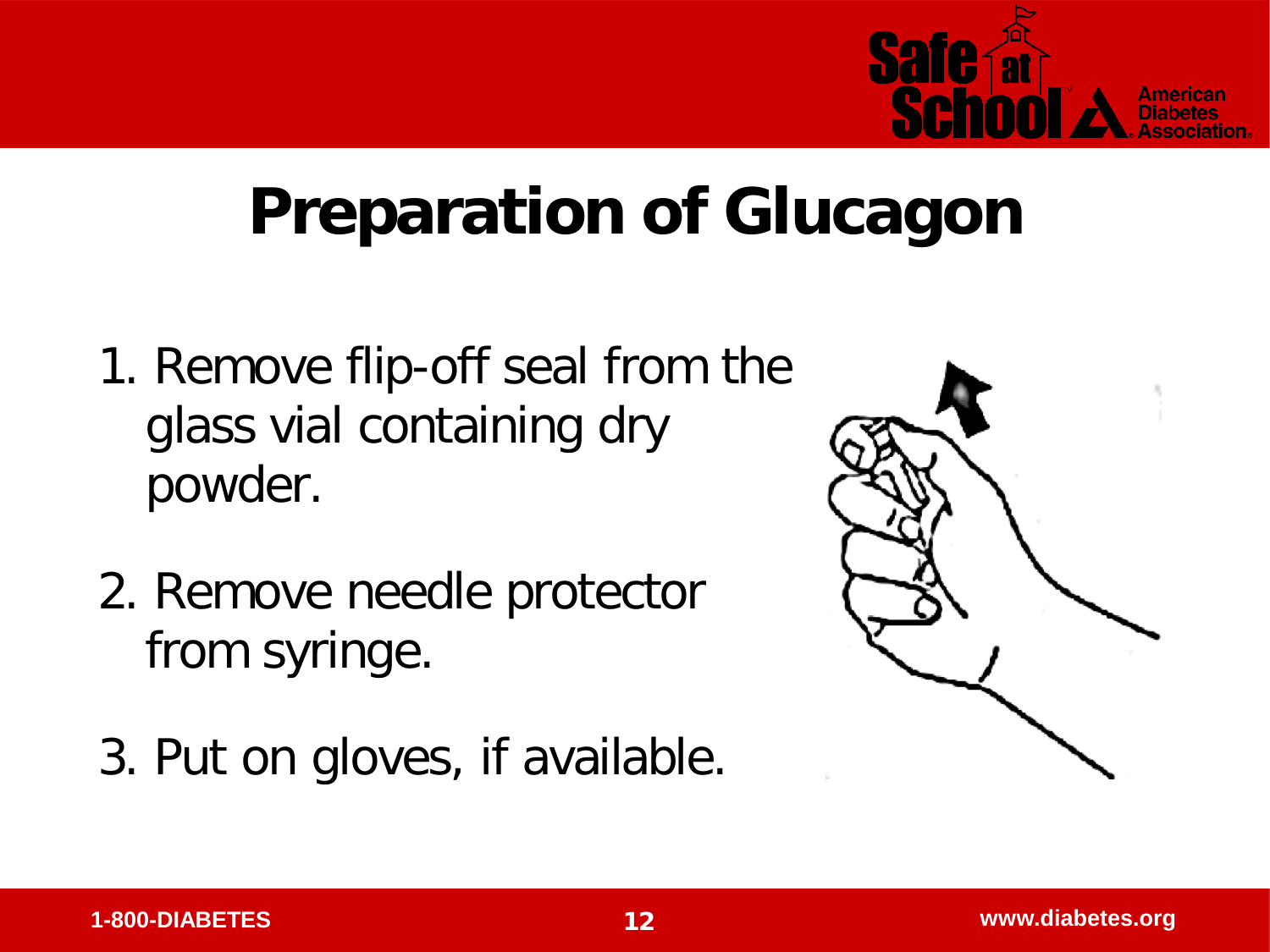

## **Mixing Solution**

- 4. Inject entire fluid in syringe into the bottle containing the powder.
- 5. Don't take the syringe/needle out of the vial. Gently shake the vial in your hand until the powder has completely dissolved. The solution should be clear and colorless.

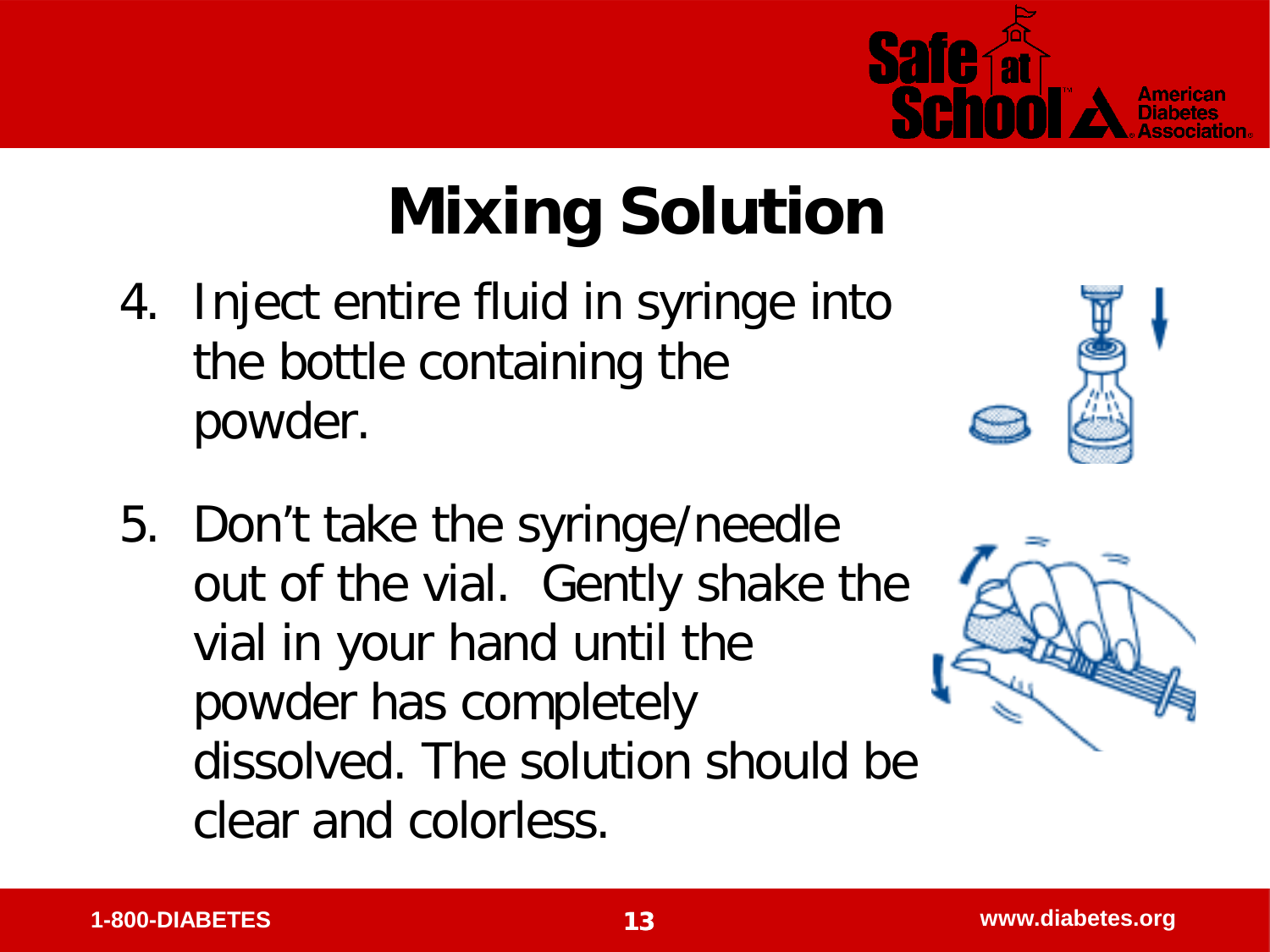

## **Dosing and Drawing Out**

- 6. Draw prescribed amount of glucagon back into syringe by pulling gently on the syringe plunger.
- 7. The correct dosage is based on the child's body weight. The correct dose can be taped inside the child's kit for quick reference.
- 8. Remove air from the syringe and tip of the needle.

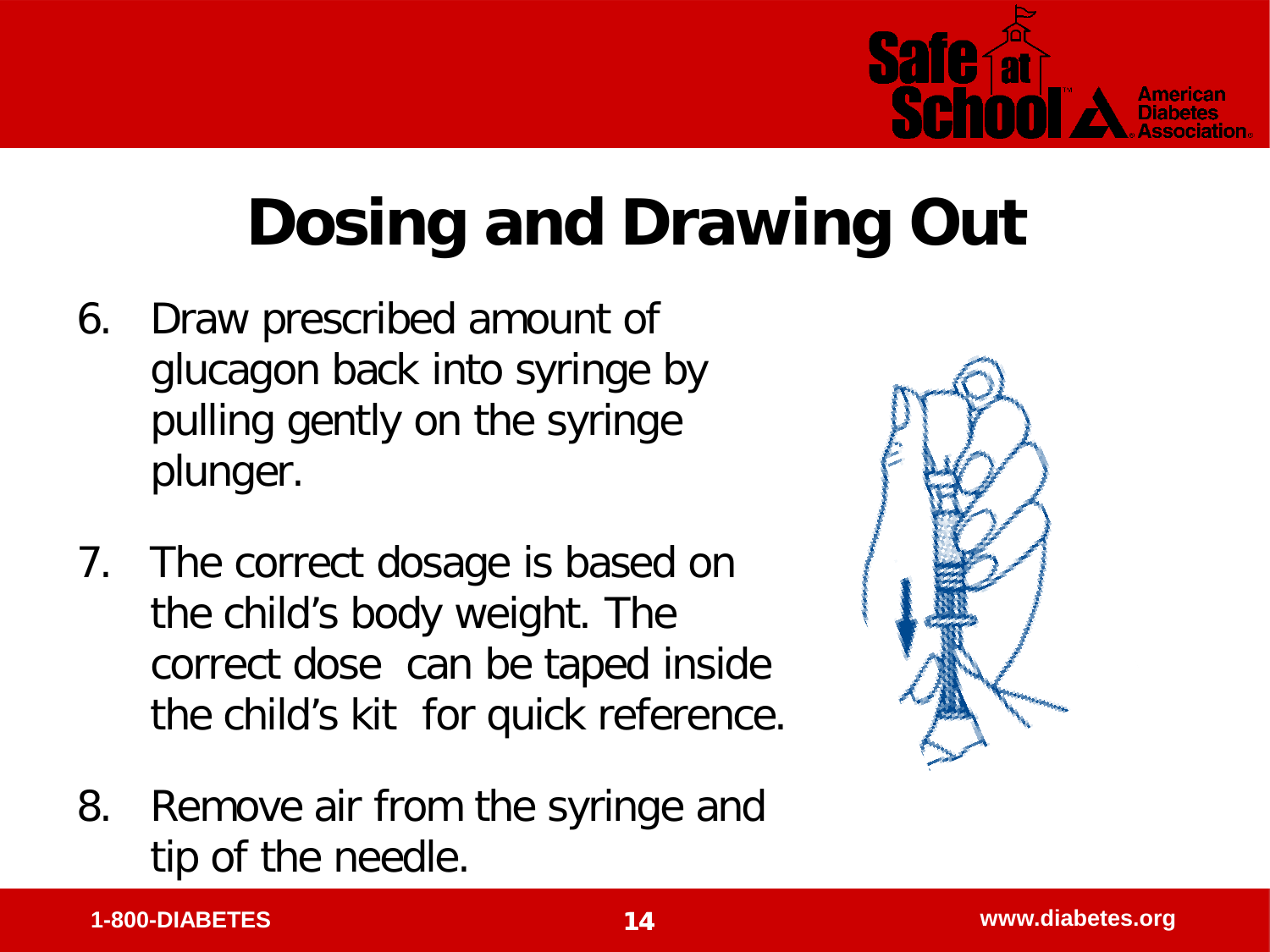

## **Injecting**

9. Inject at 90° into the tissue on the upper arm, thigh, or buttock. Maintain the student's privacy as much as possible.

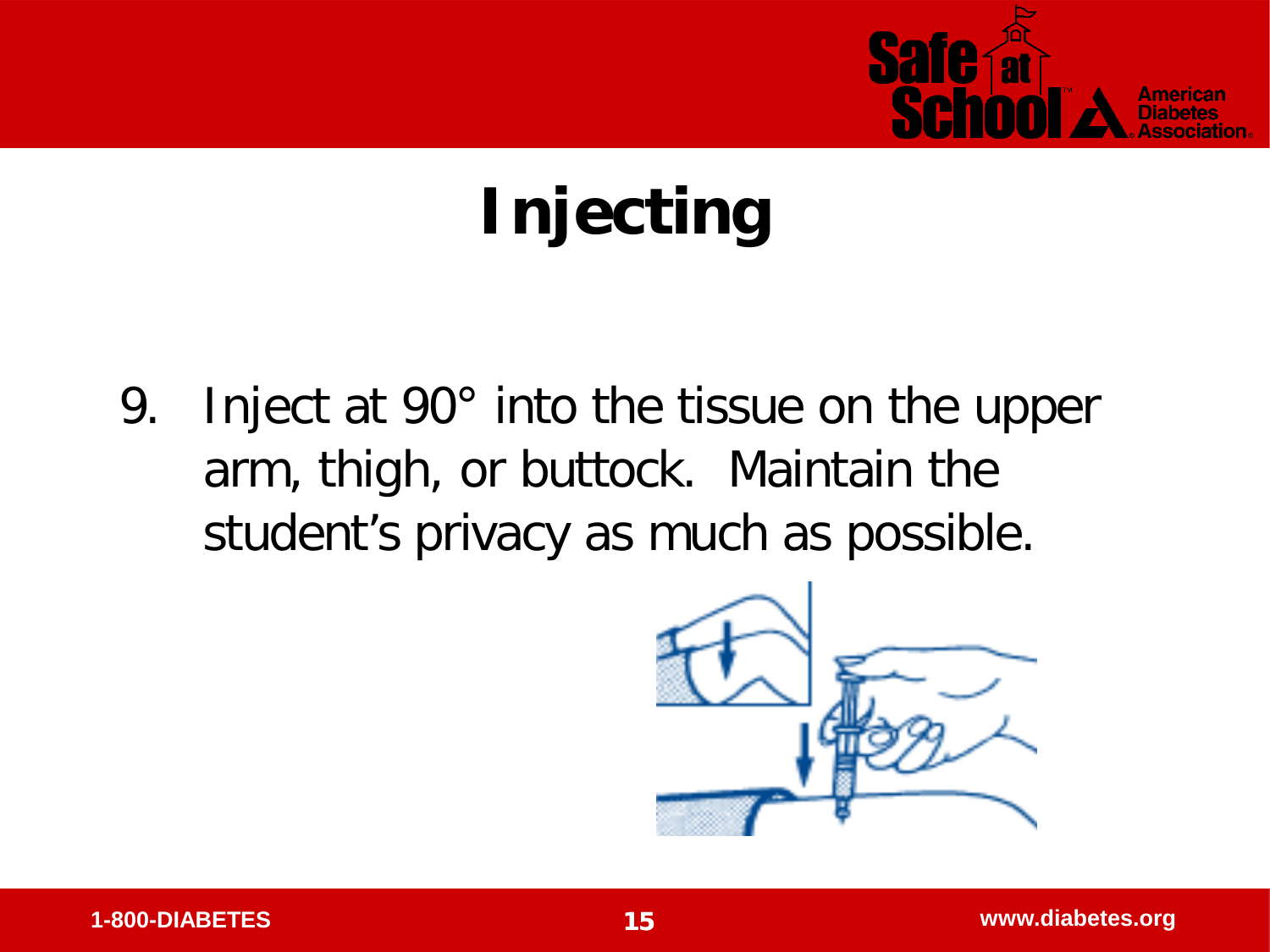

## **After Injecting**

- 10. Apply light pressure at injection site and withdraw needle.
- 11. Do not recap syringe. Discard needle/syringe in a medical waste container.
- 12. Be sure student is positioned on side as vomiting may occur.
- 13. It may take 10-20 minutes for student to regain consciousness.
- 14. Wait for EMS to arrive.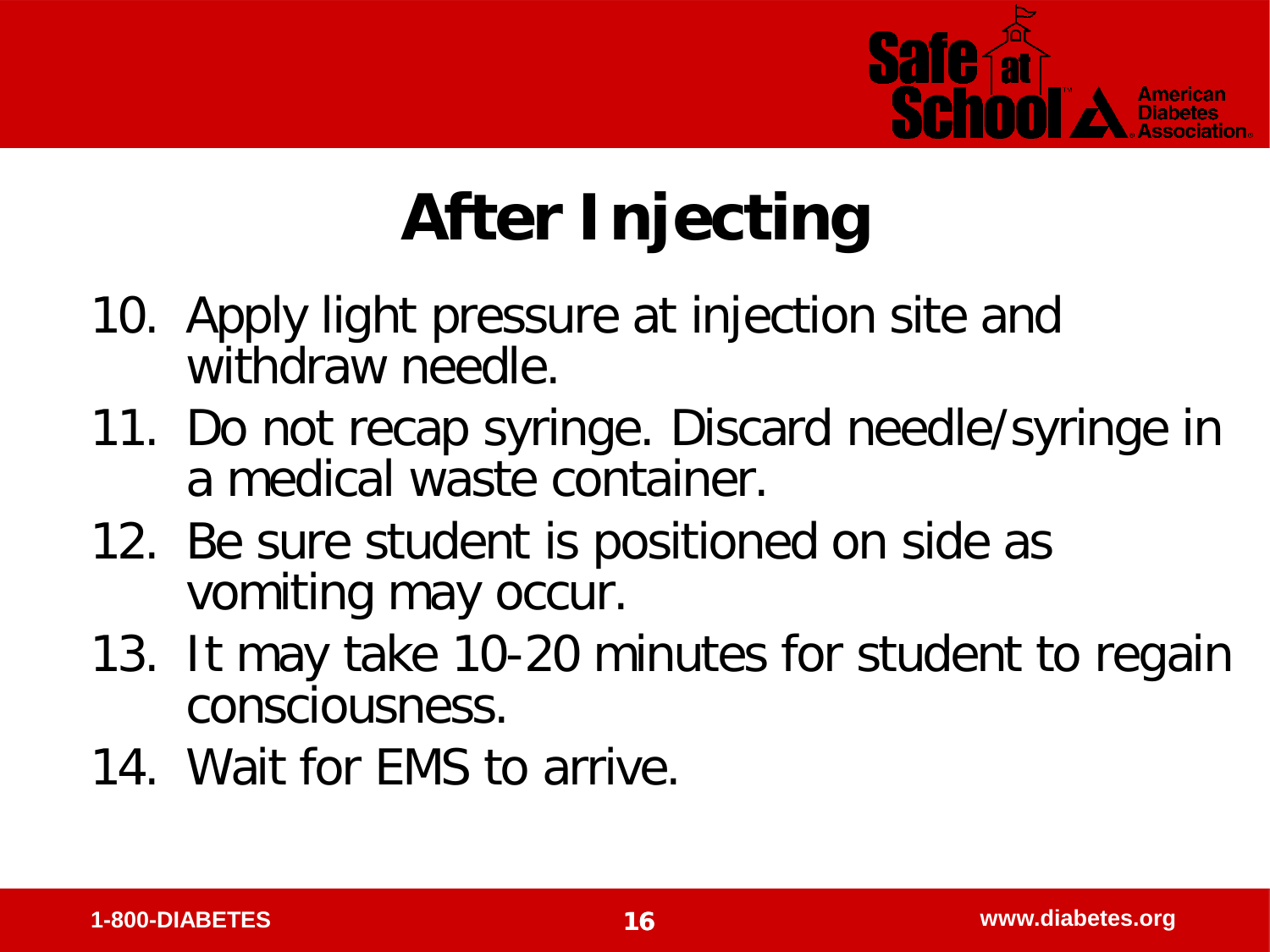

## **After Injecting**

- 15. Once student is awake and able to drink, give sips of fruit juice or regular soda.
- 16. Document incident per district school health policy. Ensure that incidents that occur outside of the school day are recorded and submitted to the school nurse.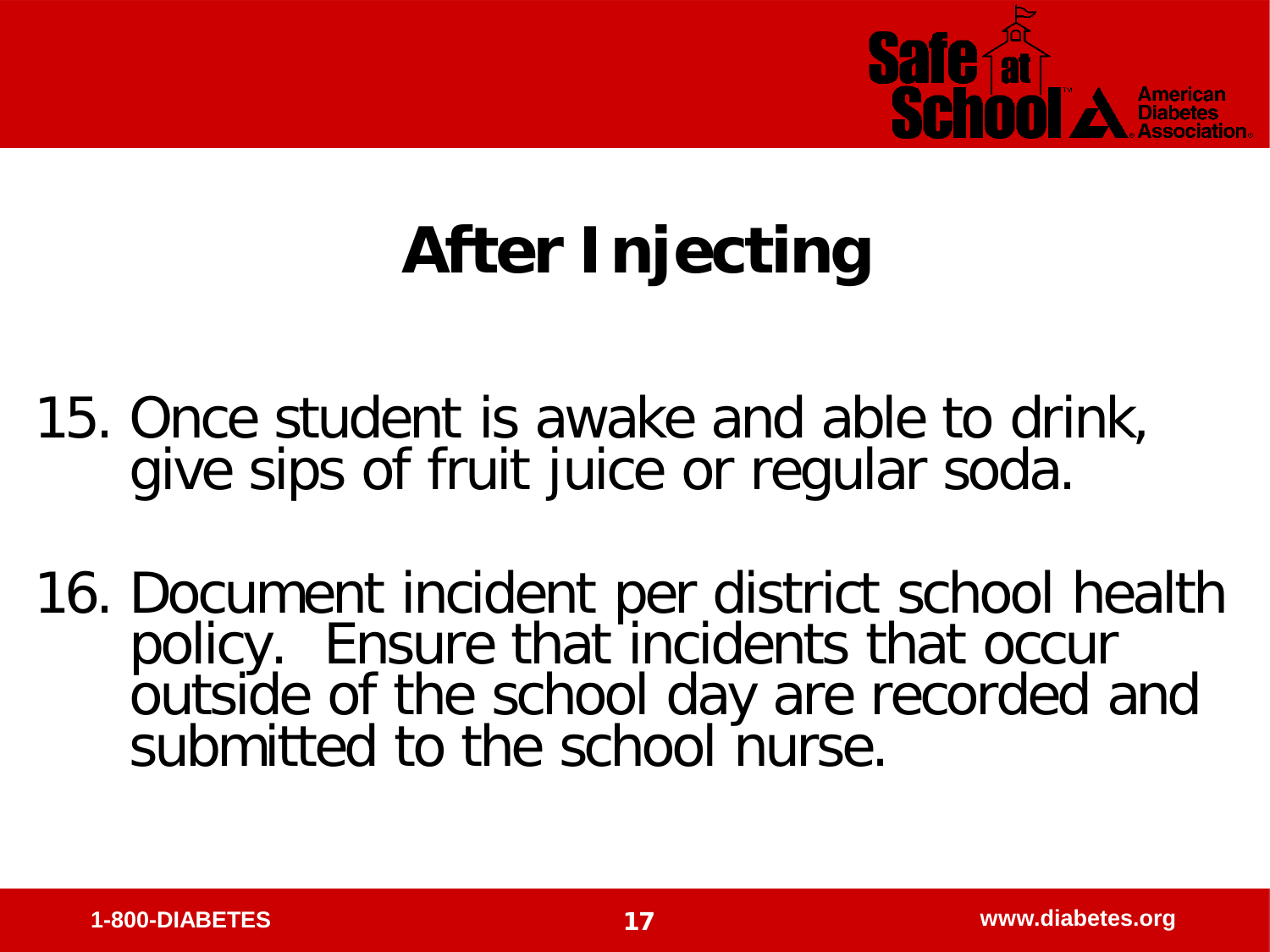

#### **Considerations**

- **The time to complete recovery from a severe hypoglycemic episode varies according to how low the blood glucose level was and for how long prior to treatment.**
- **Some signs and symptoms, such as headache, may persist for several hours, although the blood glucose level is satisfactory.**
- **Continued monitoring is important.**
- **Once 911 is initiated, the student will be transported for follow-up care via EMS. Follow district emergency protocols.**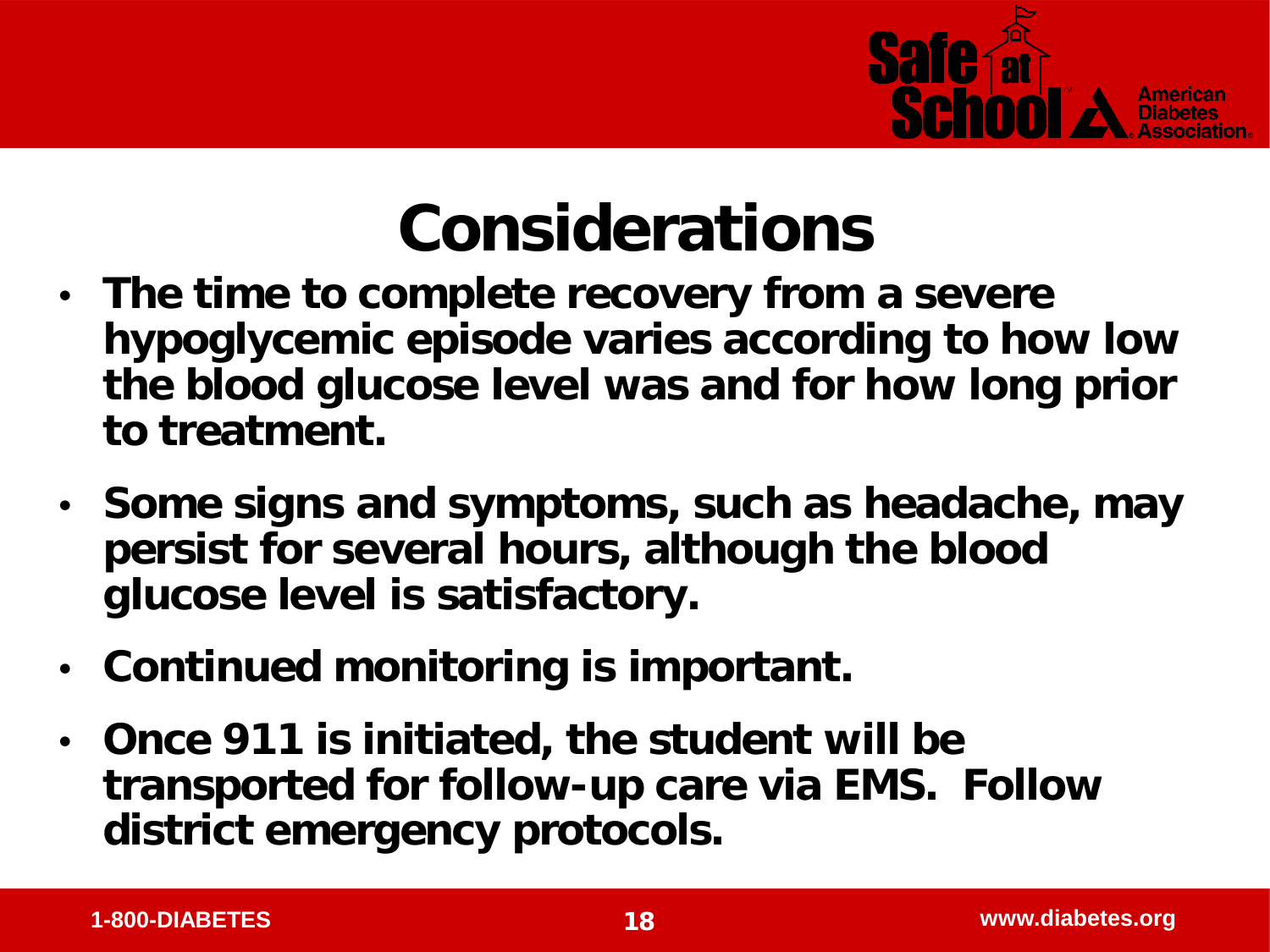

#### **Don't Be Surprised If. . .**

- **Student does not remember being unconscious, incoherent or has a headache.**
- **The blood glucose level becomes very high (over 200).**
- **Nausea or vomiting occurs.**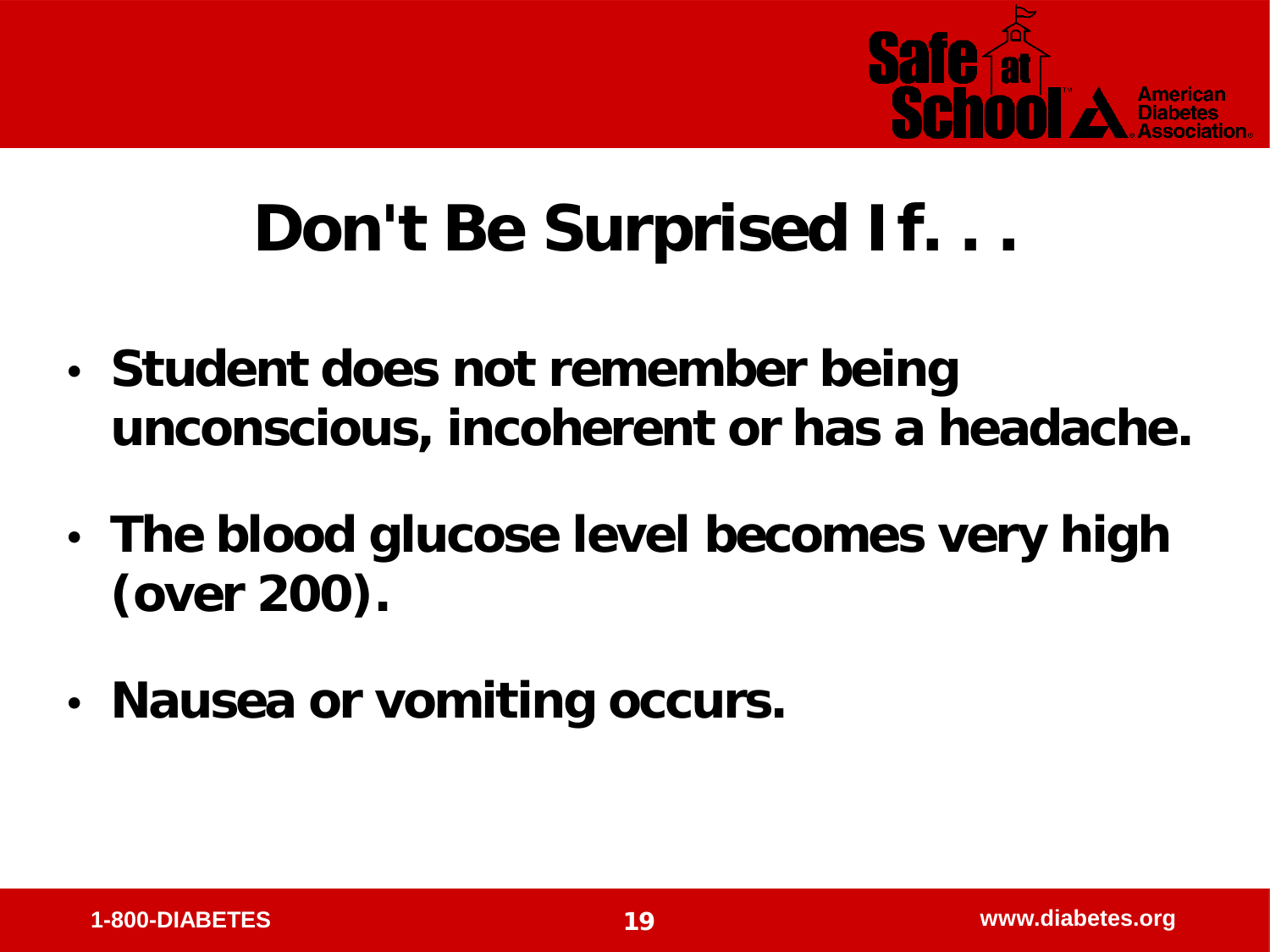

## **Information**

#### For more information:

• Glucagon Emergency Kit: Eli Lilly

– 1-800-545-5979

[www.humalog.com/pdf/HI57375\\_GlucagonBrochure\\_22045.pdf](http://www.humalog.com/pdf/HI57375_GlucagonBrochure_22045.pdf)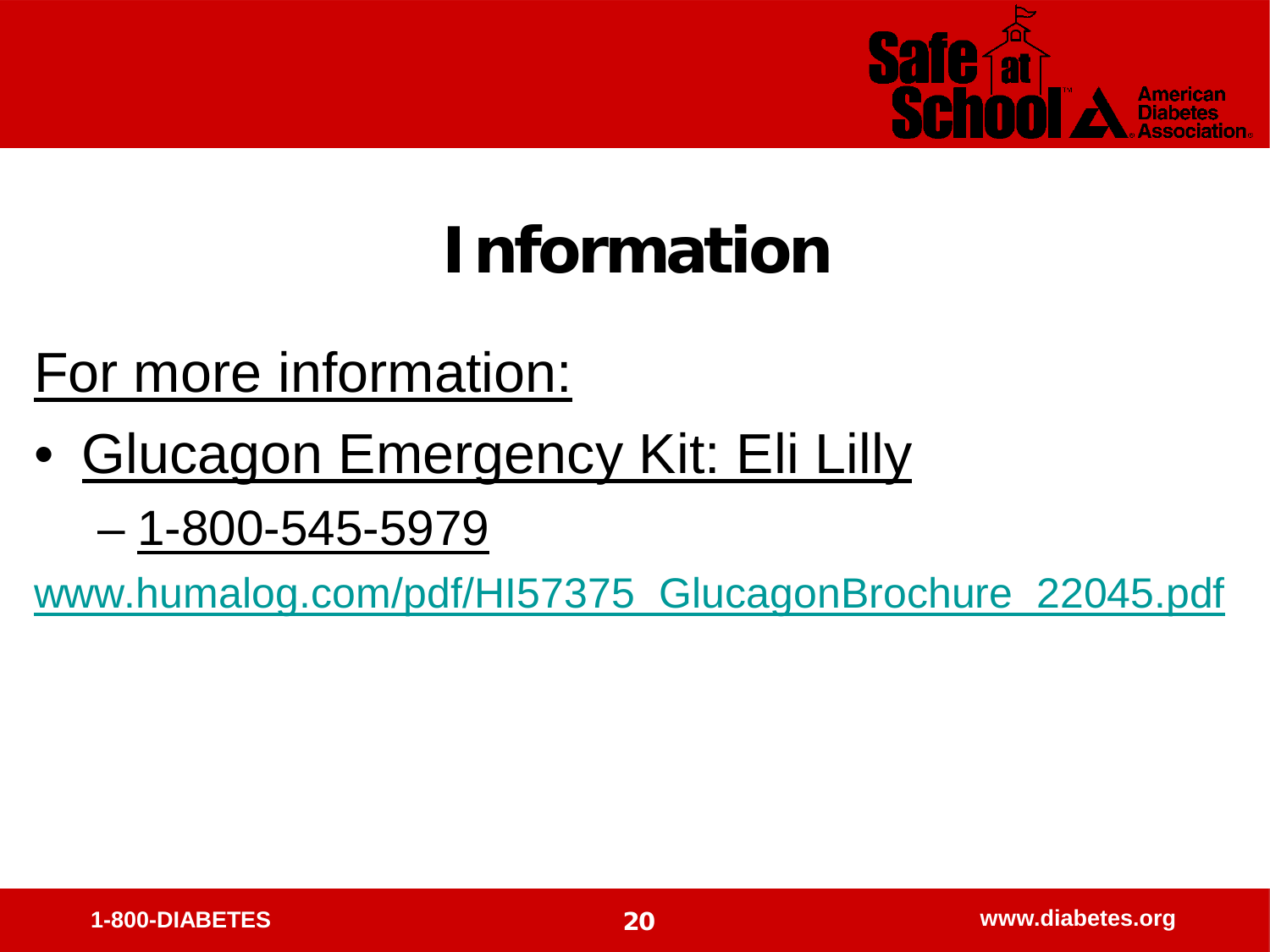

## **Information**

- Glucagen HypoKit: Novo Nordisk
	- 1-800-727-6500

[http://www.novonordisk.com/diabetes/public/hypokit](http://www.novonordisk.com/diabetes/public/hypokit/glucagenhypokit/default.asp) [/glucagenhypokit/default.asp](http://www.novonordisk.com/diabetes/public/hypokit/glucagenhypokit/default.asp)

[http://www.novonordisk.com/diabetes/public/hypokit](http://www.novonordisk.com/diabetes/public/hypokit/hypokit/demo.asp) [/hypokit/demo.asp](http://www.novonordisk.com/diabetes/public/hypokit/hypokit/demo.asp)